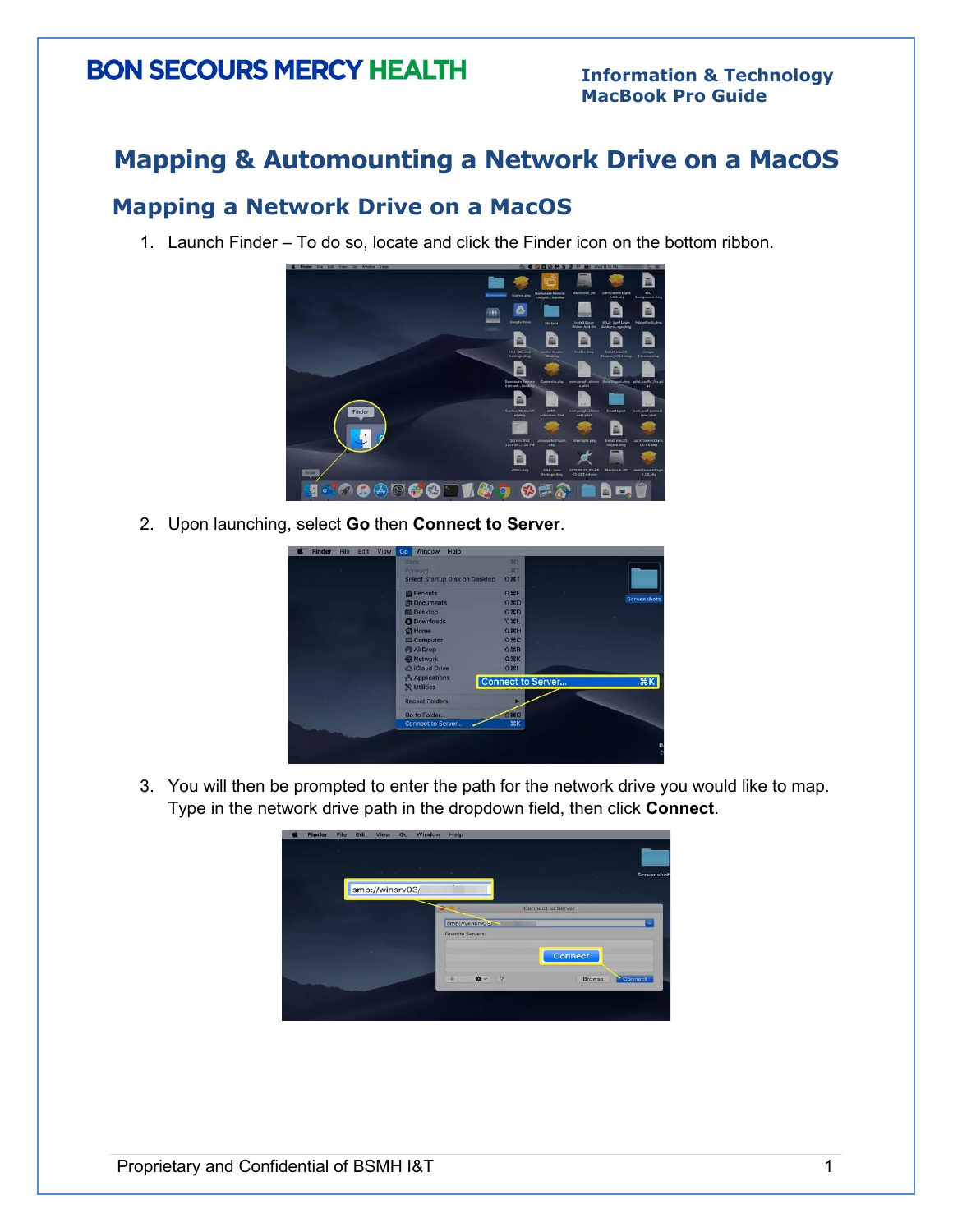#### **Information & Technology MacBook Pro Guide**

4. You may be prompted to confirm your attempt to connect to the server. If so, click **Connect**.



**NOTE:** Users who do not have access to the network drive requested will be unable to connect to the network drive.

5. Once you have successfully mapped the desired network drive, it will appear in your Locations menu via any Finder window.



TIP: Mapped drives are displayed as "mounted drives" on your Mac. You can disconnect from the network by right-clicking on the desired network and ejecting the drive.

**NOTE**: If you want to ensure the mapped drive remains mapped after a computer reboot, you must enable automounting in your user account preferences. See below for instructions.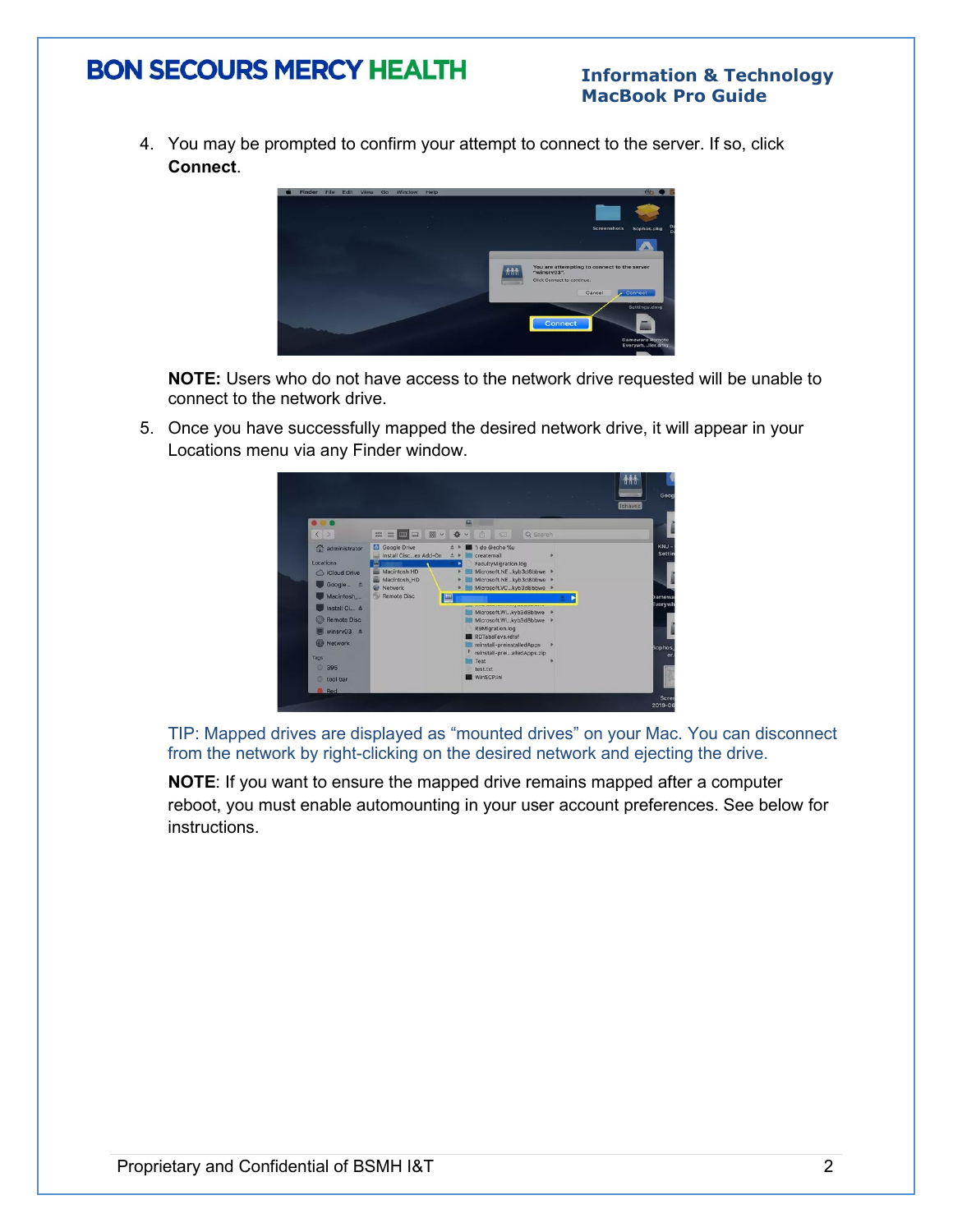#### **Information & Technology MacBook Pro Guide**

### **Automounting a Network Drive on a MacOS**

1. Access your settings by clicking the Apple Logo in the top left corner and selecting **System Preferences.** 



2. Select **Users & Groups.** Then select the user that has access to the network drive.



3. Select the **Login Items** tab.